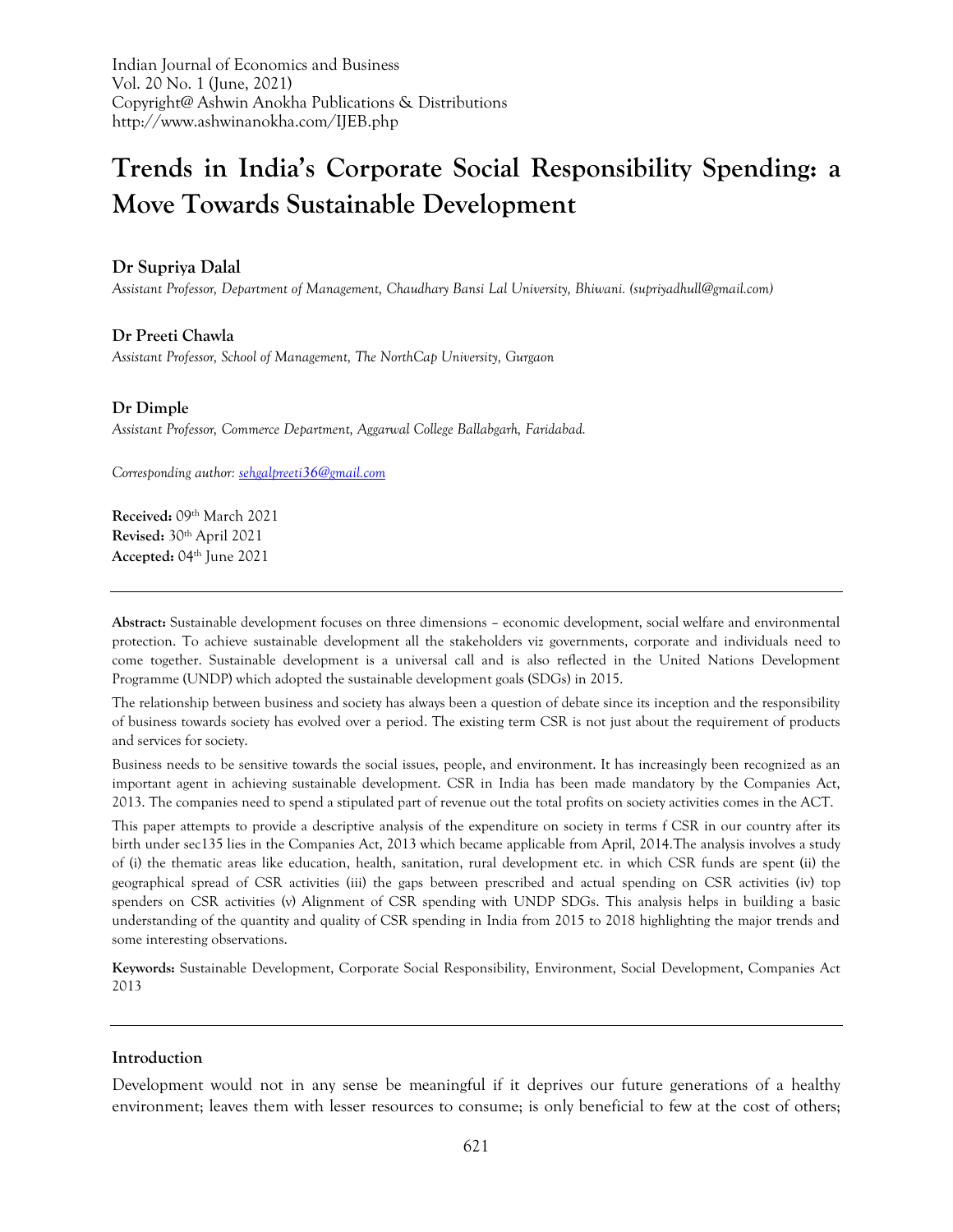and neglects mother-nature. Therefore, emerges the concept of sustainable development which emphasizes that the present development should not be at the cost of future. In other words, we should not harm the interests of our future generations for our economic gains. They should also be able to enjoy the same benefits that we do. It will be possible only when we consume the existing resources more responsibly and try to replenish them. Sustainable development thus focuses on three dimensions – economic development, social welfare, and environmental protection. To achieve sustainable development all the stakeholders viz governments, corporate and individuals need to come together. Sustainable development is a universal call and is also reflected in the United Nations Development Programme (UNDP) which adopted the sustainable development goals (SDGs) in 2015. Policies and funding by UNDP are guided by these SDGs which aim at making this planet a more peaceful place to live.

The role of corporate sector or business which is one of the stakeholders in this journey of achieving sustainable development assumes greater importance because of its large size and direct interplay with environment and natural resources through its operations. However, the relationship between business and society has always been a question of debate since its inception and the responsibility of business towards society has been understood in different ways. Two schools of thought have emerged out of this debate. The first speaks about the discharge of social responsibility through the normal course of action wherein all the factors of production are paid their due through the market mechanism and profit maximization is ensured (Friedman, 1970; Drucker, 1981). According to this approach, every corporate has a business philosophy i.e., the vision of business. Based on that, the rules and policies of the business are defined which describe the role of business in society and the way it should be conducted thus defining the philosophy of business. This philosophy of business, according to the first approach does not have any mention of business ethics. Managers should solely think of maximizing the profits for shareholders and should conduct the business in such a way that the society is supplied with the desired goods and services and all the factors of production are fairly and adequately compensated. Any business doing so is discharging its social responsibility through its very conduct i.e., it is taking the factors of production from the society and paying it back. Other than this, there is no mention of business ethics and social responsibility. If some managers wish to go beyond this and spend on some philanthropic activities, they are doing so out of their own sweet will, rather than being bound to do so. It is regarded as the role of the state to look after social welfare.

**Drucker (1981)** gave a controversial statement by saying "There is neither a separate ethics of business nor is one needed".

**Hoffman and Moore (1982)** gave a fitting reply to Drucker by emphasizing the role of business ethics and say that "philosophy of business" necessarily and clearly is concerned with the ethical foundations of business.

**Murthy (2007)** very aptly summarized the paradigm shift that has taken place and how corporate social responsibility, or simply corporate responsibility has evolved in its present meaning. The first shift is related to the philosophy of business. The business can no longer be viewed as having a transactional relationship with the society and cannot escape from its larger responsibility of contributing towards the society. The reduction in the function of the state, as well as the removal of the state from the social arena, has produced a vacuum in which social and environmental concerns go ignored or under-addressed. In such a situation, business must emerge as a filling and consider its greater societal role, which should be founded in 'business philosophy' via corporate ethics. The three entities – government, business, and society – have changed their responsibilities, relationships, and domains. The first conclusion is that firms must take social responsibility into account. This is suggestive of a paradigm change in corporate thinking. Businesses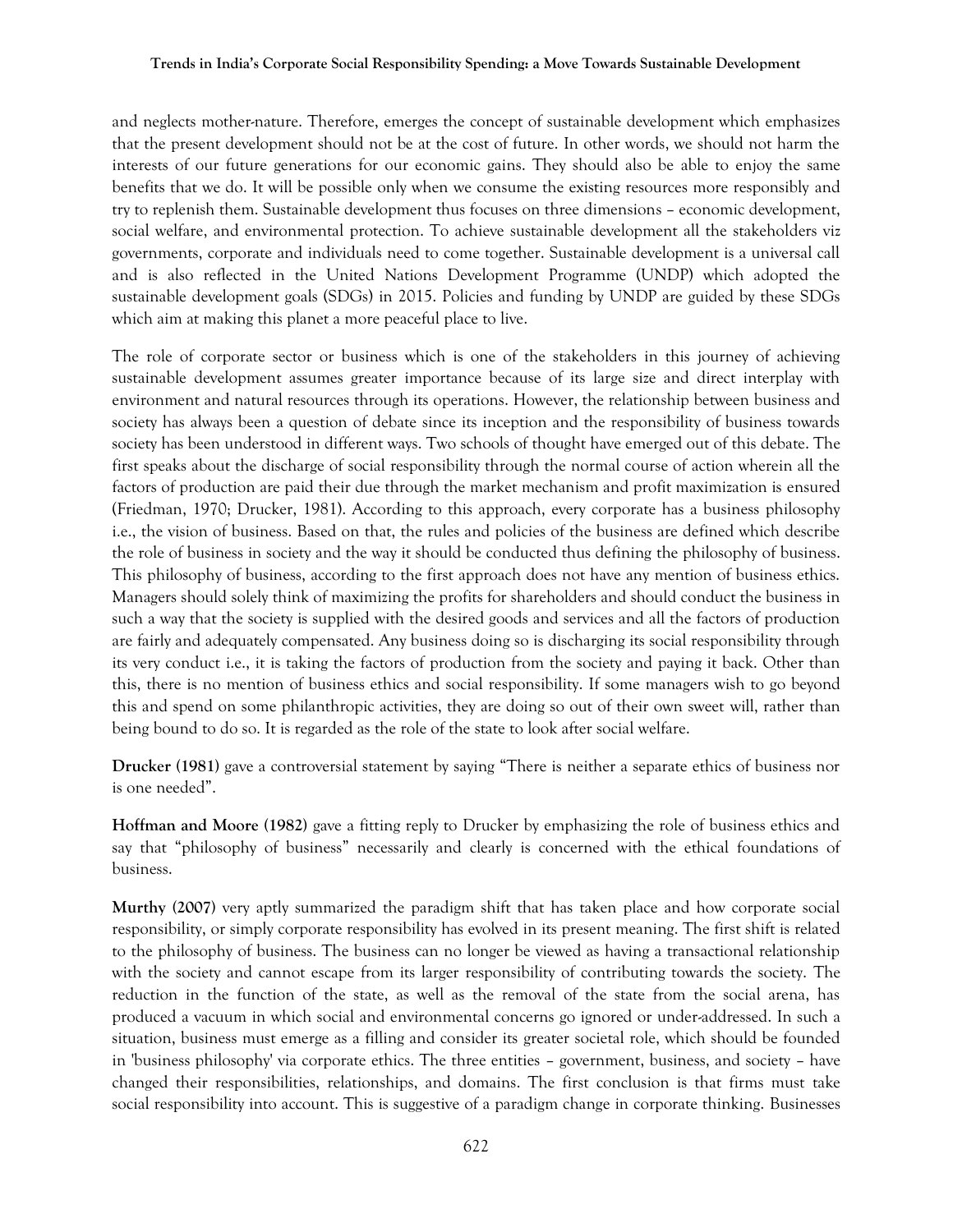### **Dr Supriya Dalal, Dr Preeti Chawla & Dr Dimple**

can no longer afford to do so, according to the second conclusion of the paradigm change. A corporation must be socially accountable. It must be environmentally responsible. It must also be beneficial to its stockholders. Without such ethical behavior, the company may go out of business. The three aspects all stem from business ethics and are expressed in corporate responsibility, which is a three-dimensional bundle that includes (a) good governance, (b) corporate social responsibility ("CSR"), and (c) environmental accountability. Businesses have been pushed to recognize corporate responsibility in its totality, which entails combining all three aspects.

Thus, Corporate Social Responsibility (CSR) is now well accepted, and it goes beyond the provision of goods and services to the society. Business needs to be sensitive towards the social issues, people and environment. CSR has been defined by different organizations in different ways.

# **1. Definitions of CSR**

"CSR is about businesses and other organizations going beyond the legal obligations to manage the impact they have on the environment and society. This could include how organizations interact with their employees, suppliers, customers and the communities in which they operate, as well as the extent they attempt to protect the environment."- *The Institute of Directors, UK, 2002*

"A responsible organization does three things: (1) it recognizes that its activities have a wider impact on the society in which it operates; (2) it takes account of the economic, social, environmental and human rights impact of its activities across the world; (3) it seeks to achieve benefits by working in partnership with other groups and organizations."- *Department of Trade and Industry (DTI)*

"The principal function of a company is to create wealth, in producing goods and services demanded by the society, leaving thereby a profit for the owners and shareholders, while contributing to the well-being of the society, in particular through a continuous process of employment creation but the companies — can meanwhile contribute to the social and environmental objective, while integrating the social responsibility as a strategic investment in the heart of their commercial strategy, in their management tools and in their activities." – By *The European Commission*

All the above definitions and views on CSR increasingly recognize the role of business in addressing the social environmental and developmental issues. In the light of this background, we can see CSR in Indian context.

# **2. CSR: Indian Context**

In India, the CSR initiatives are not new although they were not called by the same name and were also not reported separately. Most of the big companies indulged in acts of philanthropy in the form of charity, donations etc. TATA, for example, is one company which has always thought of the welfare of its employees and community in general. But as is true for the rest of the world, in case of India also CSR started being increasingly recognized for the development purpose. There are two dimensions of Corporate Social Responsibility:

1. An organization's ethical behavior toward its internal and external stakeholders.

2. A company's responsibilities to the environment and community in which it works.

The landmark in Indian CSR is the coming up of Mandatory CSR regime which is a part of Companies Act 2013 and became applicable from April 2014. The main highlights of this law are: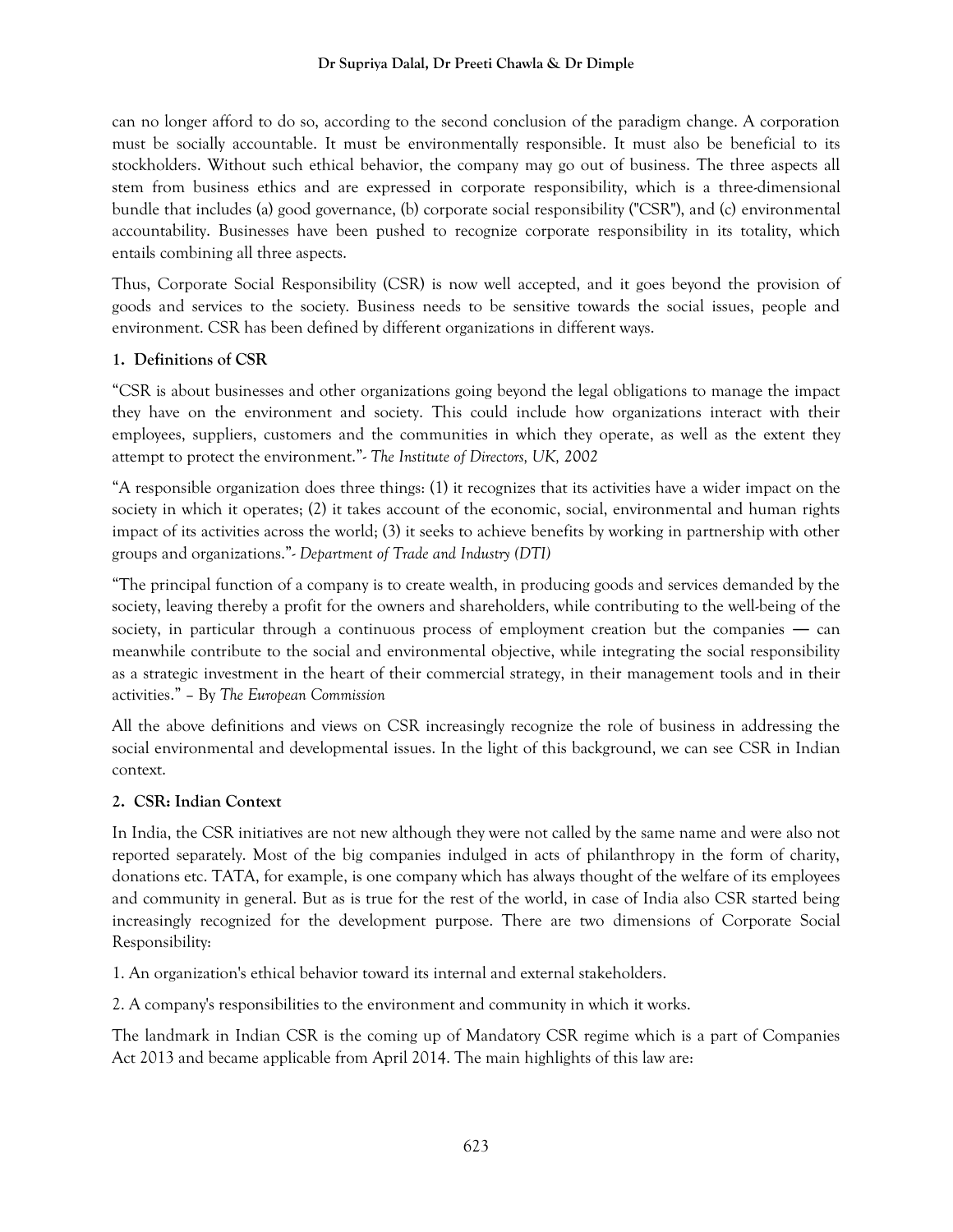Ministry of Corporate Affairs were advised by the Section 135 and Schedule VII of the Companies Act, as well as the particulars of the Companies (Corporate Social Responsibility Policy) Rules, 2014 (CSR Rules), on April 1, 2014.

Applicability: Section 135 of the Companies Act specifies the minimum requirements for a firm to be eligible for CSR:

- (a) Net value of Rs 500 crore or more;
- (b) Revenue of Rs 1000 crore or more; and
- (c) Net profit of Rs 5 crore or more.

Furthermore, according to the CSR Rules, CSR obligations apply not just to Indian enterprises, but also to international corporations' Indian branch and project offices.

CSR Committee and Policy: To be eligible, a company must spend at least 2% of its average net earnings over the previous 3 financial years on CSR initiatives. In addition, the qualified company will be required to form a Board of Directors committee (CSR Committee) consisting of three or more directors. The CSR Committee is responsible for developing a policy that identifies the actions to be done (CSR Policy), recommending the amount of spending to be made on the mentioned activities, and monitoring the company's CSR Policy. The Board will review the CSR Committee's recommendations and approve the company's CSR Policy.

The term CSR has been defined in the CSR Rules to include, but not be limited to:

• Projects or programmes relating to activities specified in the Schedule; or

• Projects or programmes relating to activities undertaken by the Board in accordance with CSR Committee recommendations as per the declared CSR policy, subject to the condition that such policy covers subjects enumerated in the Schedule.

This notion of CSR is significant because it allows businesses to participate in activities or programmes connected to the operations of the Schedule. Companies also gain flexibility by being able to select their preferred CSR engagements that are in accordance with the CSR policy.

*Details of CSR activities:* Eliminate extreme hunger and poverty, promote education, promote gender equality, empower women, reduce child mortality, improve maternal health, fight the human immunodeficiency virus, and acquire acquired immunodeficiency syndrome, Malaria and other illnesses, some of the activities the company can take to achieve its CSR commitment to improve sustainability, employment skills and social business to ensure environmental protection. Relief and funding for the benefit of the Scheduled Castes, Scheduled Tribes, other backward classes, minorities, and women, as well as such other items as may be required, are examples of actions that the corporation might engage in to meet its CSR duties.

Local Area: According to the Companies Act, local areas, and the locations where the firm works should be given priority. If they can report independently, a company may opt to partner with two or more firms to complete CSR activities. The CSR Committee will also develop a CSR policy that includes a list of projects and programs to be implemented and the projects and programs the company plans to implement during the implementation year with a focus on integrating social and environmental priorities and business models. and the process of generating cost of equity capital.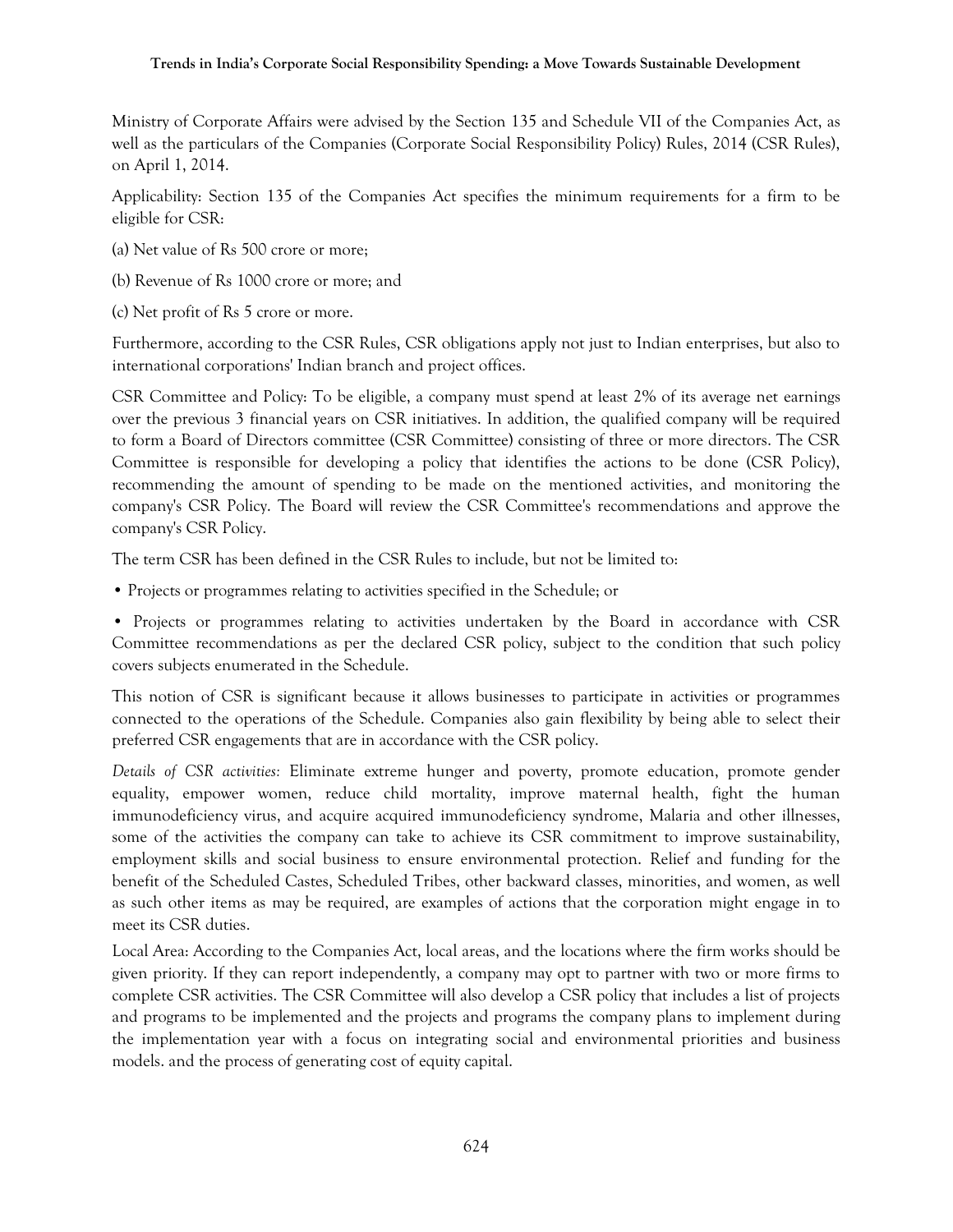A company may also prepare an annual report on its CSR activities showing the average net profit for the most recent three fiscal years and the required CSR expenses, but if the company is unable to meet the minimum required expenses, the report. Report violations to the Commission to avoid penalties.

# **Literature Review**

**Anand (2005)** examined CSR actions of Tata Group. Tata Motors had made significant contributions to societal and economic development in Jamshedpur, Pune, and Lucknow. The Gram Vikas Kendra, Shiksha Prasar Kendra, Jan Parivar Kanyan Sansthan, and other community development programmes are noteworthy, as are the economic development schemes under Tata Motors Grihini Udyog and Industrial Co-operatives.

**Karnani (2007)** highlighted the importance of doing good in business by doing well in society. Taking the example of "fair and lovely" fairness cream, he showed that it is doing good by generating profits, but it is not doing well. It is not doing well because it is creating a bias in favor of fair skin color. Thus, it is promoting color discrimination which is unethical.

**Gulati (2009)** emphasized the role of community pressure on industry to mitigate the occurrence of disasters. He highlighted the importance of reliable environmental information (including safety measures, pollution emissions etc.) to be available in the public domain so that the community can act on that information through exerting pressure on the industry. This will result in minimizing the disasters arising out of industrial negligence.

**Smith (2010)** highlighted the cases of corporate negligence from all over the world. These cases include Texaco in Ecuador; Shell in Nigeria; Union Carbide in India; Walmart in China where breaches of ethics and social responsibility were seen. He showed how greed has led to shattering of corporate responsibility which caused irreparable harm to society. Thus, there is a need for ethical considerations in conducting business.

**Dutta et al. (2011)** highlighted the importance of CSR in terms of Triple Bottom Line Reporting (TBLR). Nowadays, companies must report in terms of three areas vis financial, social, and environmental performance. These three dimensions highlight a better account of corporate performance. Global Reporting Initiatives (GRI) and Karma yoga are providing the guidelines and framework for TBLR, but we still see that in Indian scenario, it is at a pre-mature stage.

**Nash (2012)** presented a review of mandatory CSR in India. He highlighted both the positives and negatives of having a mandatory CSR regime in a country like India.

**VanZile (2021)** examined the mandatory CSR regulation. It heralds the start of a new era in the field of corporate social responsibility. According to him, the plan may represent a new form of solution to an increasingly serious international challenge of resolving social, developmental, and environmental concerns because of unique historical constraints.

**Timane (2012)** has identified certain interesting case studies from the Indian scenario wherein the CSR activities are highlighted. He emphasized the role of CSR in creating better value for the business and showed how philanthropy has been replaced by a formal CSR mechanism.

**Deswal and Raghav (2013)** described the various approaches to CSR and the CSR initiatives by top corporates in India. The CSR initiatives of TCS, Wipro, Infosys, TATA, ITC etc. are discussed by them.

**Tyagi et al. (2013)** discover the important aspects of CSR in India. They discovered five aspects that contribute to Indian enterprises' competitiveness, financial development, and stakeholder relationships when they engage in CSR. Transparency and disclosures, open communication, health, safety, and welfare, according to research, are not only required but also help organizations enhance their relationships and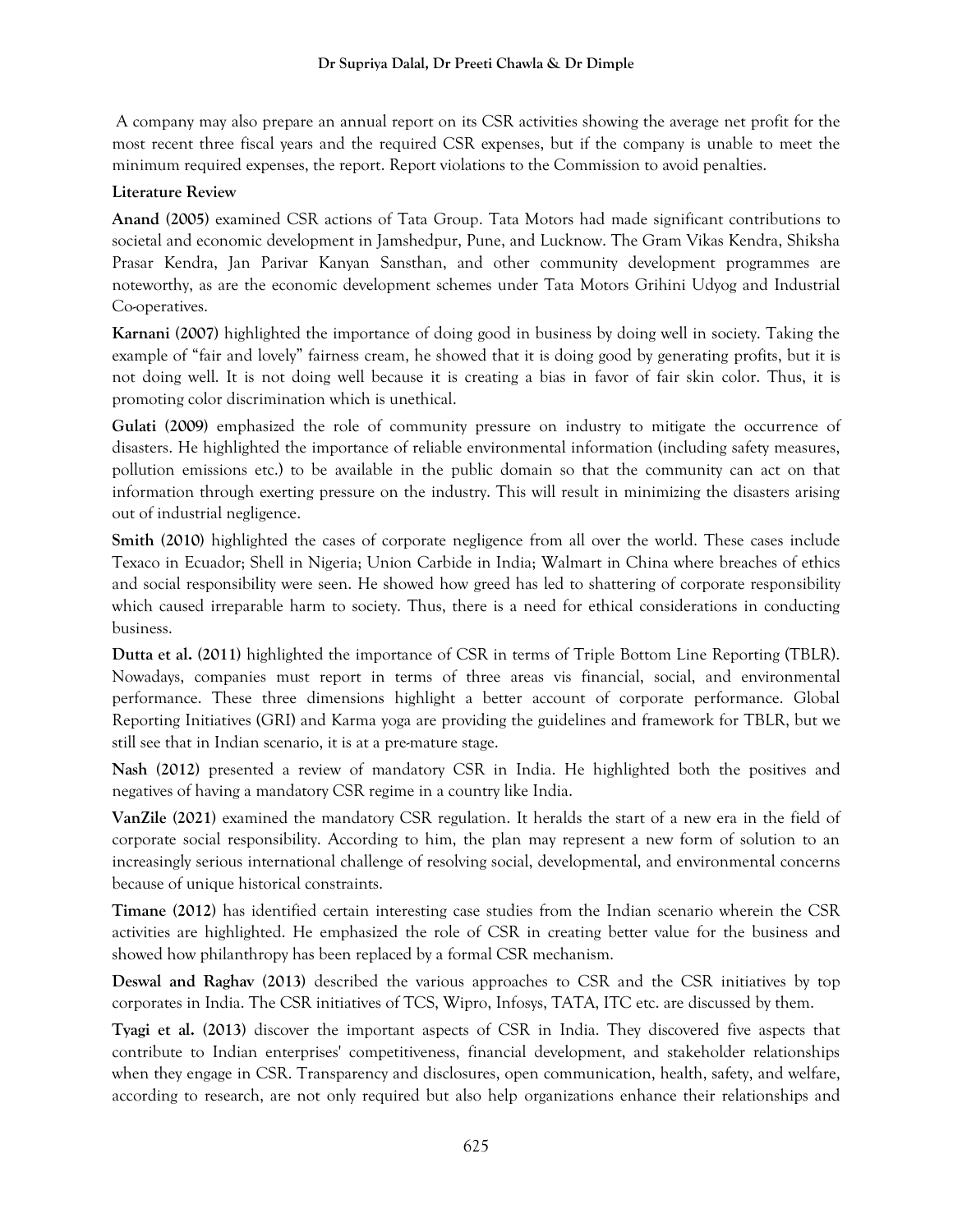foster healthy competition. Enterprises believe that receiving feedback, consulting with stakeholders, and engaging in communication with them improves their image, which may result in a win-win scenario for both stakeholders and firms. Furthermore, concentrating on the multi-dimensional design of CSR might help you become a more capable player.

**Afsharipour and Rana (2014)** conducted a comparative analysis of the new CSR regimes in China and India, as well as the key features of these evolving frameworks. They showed how CSR as a philanthropic activity has evolved into an essential CSR system.

**Singh and Verma (2014)** showed how in India, the CSR has undergone a paradigm shift from philanthropy to mandatory CSR. They highlighted the relevance of the CSR law that came up in 2013. It is relevant because the social and developmental issues in India are still unmet to a large extent and the state individually is not able to address these issues.

**Patil (2014)** examines CSR in the context of environmental protection. He highlights that to have sustainable development, there is a need to have more concrete measures for environmental protection through CSR. Since the business or corporates are causing deterioration in the environment through their commercial activities, it becomes more pertinent for them to pay more attention towards the environmental concerns.

# **3. Objectives**

Now that CSR has been accepted to be one of the major tools to achieve sustainable development, we need to study it in detail. We wish to study the areas in which the CSR activities are taking place and the areas that are still lacking. We are also interested in knowing the geographical spread of the CSR activities in India. It would also be interesting to note whether the companies spend more or less than the prescribed CSR spending and the alignment of CSR objectives with the UNDP SDGs. So, we arrive at the following objectives:

- (i) To study the geographical spread of CSR activities.
- (ii) To study the areas in which CSR funds are spent.
- (iii) Alignment of CSR spending with UNDP SDGs.
- (iv) To study the gaps between required and actual spending on CSR activities.
- (v) To look at the top spenders on CSR activities.

# **4. Data and Source**

The analysis is based on secondary data. Since CSR spending became mandatory from April, 2014, CSR reporting also became mandatory from 2014-15. So, the data is available from 2014-15 onwards and the same has been used to witness the trends in CSR spending. Two sources are used for data. First is the official data available from the website of Ministry of Corporate Affairs. Second is CSR Box which provides detailed data on CSR spending. Basic graphs and tables are used to study the CSR spending

- **4.1. Data Analysis:** The data analysis is carried out in line with the objectives of this paper.
- **4.2. Geographical Spread of CSR Activities:** Taking data from website of Ministry of Corporate Affairs [\(www.csr.gov.in\)](http://www.csr.gov.in/), the geographical spread of CSR spending is analyzed. Complete data is available for three years- 2014-15, 2015-16 and 2016-17. Based on these three years, the total CSR spending of all the states is calculated. The percentage share:

# **Table 1: Total CSR Spending from 2015 to 2017 (in crores)**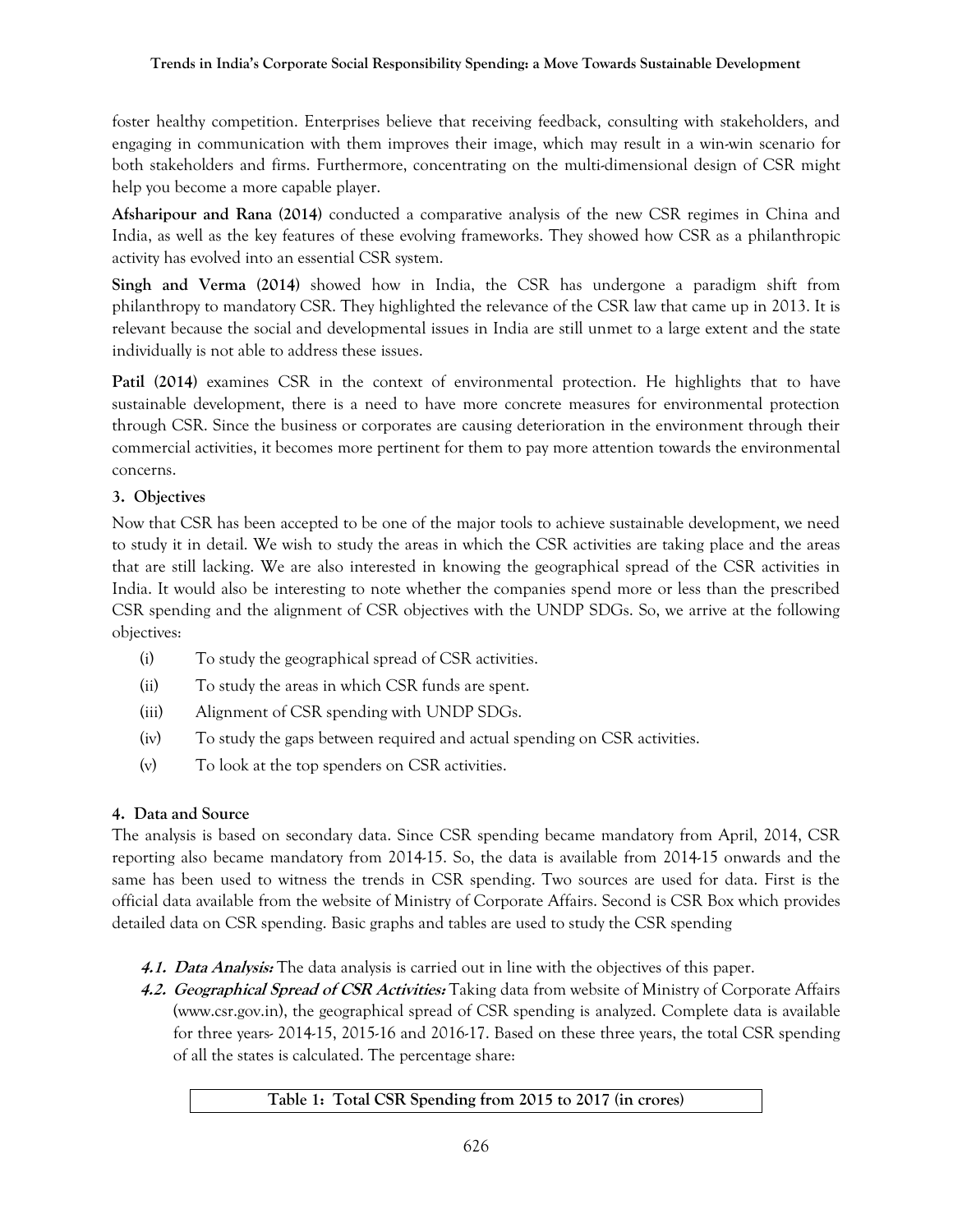| 5681.17<br>24.04<br>Maharashtra<br>Andhra Pradesh<br>2386.21<br>10.1<br>Karnataka<br>2025.83<br>8.57<br>1652.46<br>6.99<br>Gujarat<br>Tamil Nadu<br>1625.87<br>6.88<br>Delhi<br>1195.19<br>5.06<br>Odisha<br>1183.04<br>5.01<br>1112.58<br>4.71<br>Rajasthan<br>901.29<br>3.81<br>Haryana<br><b>West Bengal</b><br>881.25<br>3.73<br>Uttar Pradesh<br>878.76<br>3.72<br>607.17<br>Madhya Pradesh<br>2.57<br>577.23<br>Telangana<br>2.44<br>571.12<br>2.42<br>Assam<br>Chhattisgarh<br>2.03<br>479.6<br>Kerala<br>329.65<br>1.4<br><b>Iharkhand</b><br>292.36<br>1.24<br>Uttarakhand<br>241.85<br>1.02<br>Bihar<br>239.75<br>1.01<br>191.83<br>0.81<br>Punjab<br>Jammu And Kashmir<br>187.78<br>0.79<br>92.59<br>0.39<br>Goa<br>Himachal Pradesh<br>79.69<br>0.34<br>Arunachal Pradesh<br>36.13<br>0.15<br>NEC/Not mentioned<br>33.66<br>0.14<br>Chandigarh<br>28.19<br>0.12<br>Daman And Diu<br>24.81<br>0.1<br>Dadra And Nagar Haveli<br>21.55<br>0.09<br>20.42<br>0.09<br>Manipur<br>16.69<br>Meghalaya<br>0.07<br>Puducherry<br>15.84<br>0.07<br>Sikkim<br>7.94<br>0.03<br>4.05<br>0.02<br>Tripura<br>Nagaland<br>2.99<br>0.01<br>2.18<br>0.01<br>Mizoram<br>Andaman And Nicobar<br>1.67<br>0.01<br>Lakshadweep<br>0.3<br>$\mathcal{O}$<br>23630.69<br>Total | <b>State</b> | <b>Total CSR spending</b> | Percentage of total |  |  |
|-----------------------------------------------------------------------------------------------------------------------------------------------------------------------------------------------------------------------------------------------------------------------------------------------------------------------------------------------------------------------------------------------------------------------------------------------------------------------------------------------------------------------------------------------------------------------------------------------------------------------------------------------------------------------------------------------------------------------------------------------------------------------------------------------------------------------------------------------------------------------------------------------------------------------------------------------------------------------------------------------------------------------------------------------------------------------------------------------------------------------------------------------------------------------------------------------------------------------------------------------------------------|--------------|---------------------------|---------------------|--|--|
|                                                                                                                                                                                                                                                                                                                                                                                                                                                                                                                                                                                                                                                                                                                                                                                                                                                                                                                                                                                                                                                                                                                                                                                                                                                                 |              | (2015 to 2018)            |                     |  |  |
|                                                                                                                                                                                                                                                                                                                                                                                                                                                                                                                                                                                                                                                                                                                                                                                                                                                                                                                                                                                                                                                                                                                                                                                                                                                                 |              |                           |                     |  |  |
|                                                                                                                                                                                                                                                                                                                                                                                                                                                                                                                                                                                                                                                                                                                                                                                                                                                                                                                                                                                                                                                                                                                                                                                                                                                                 |              |                           |                     |  |  |
|                                                                                                                                                                                                                                                                                                                                                                                                                                                                                                                                                                                                                                                                                                                                                                                                                                                                                                                                                                                                                                                                                                                                                                                                                                                                 |              |                           |                     |  |  |
|                                                                                                                                                                                                                                                                                                                                                                                                                                                                                                                                                                                                                                                                                                                                                                                                                                                                                                                                                                                                                                                                                                                                                                                                                                                                 |              |                           |                     |  |  |
|                                                                                                                                                                                                                                                                                                                                                                                                                                                                                                                                                                                                                                                                                                                                                                                                                                                                                                                                                                                                                                                                                                                                                                                                                                                                 |              |                           |                     |  |  |
|                                                                                                                                                                                                                                                                                                                                                                                                                                                                                                                                                                                                                                                                                                                                                                                                                                                                                                                                                                                                                                                                                                                                                                                                                                                                 |              |                           |                     |  |  |
|                                                                                                                                                                                                                                                                                                                                                                                                                                                                                                                                                                                                                                                                                                                                                                                                                                                                                                                                                                                                                                                                                                                                                                                                                                                                 |              |                           |                     |  |  |
|                                                                                                                                                                                                                                                                                                                                                                                                                                                                                                                                                                                                                                                                                                                                                                                                                                                                                                                                                                                                                                                                                                                                                                                                                                                                 |              |                           |                     |  |  |
|                                                                                                                                                                                                                                                                                                                                                                                                                                                                                                                                                                                                                                                                                                                                                                                                                                                                                                                                                                                                                                                                                                                                                                                                                                                                 |              |                           |                     |  |  |
|                                                                                                                                                                                                                                                                                                                                                                                                                                                                                                                                                                                                                                                                                                                                                                                                                                                                                                                                                                                                                                                                                                                                                                                                                                                                 |              |                           |                     |  |  |
|                                                                                                                                                                                                                                                                                                                                                                                                                                                                                                                                                                                                                                                                                                                                                                                                                                                                                                                                                                                                                                                                                                                                                                                                                                                                 |              |                           |                     |  |  |
|                                                                                                                                                                                                                                                                                                                                                                                                                                                                                                                                                                                                                                                                                                                                                                                                                                                                                                                                                                                                                                                                                                                                                                                                                                                                 |              |                           |                     |  |  |
|                                                                                                                                                                                                                                                                                                                                                                                                                                                                                                                                                                                                                                                                                                                                                                                                                                                                                                                                                                                                                                                                                                                                                                                                                                                                 |              |                           |                     |  |  |
|                                                                                                                                                                                                                                                                                                                                                                                                                                                                                                                                                                                                                                                                                                                                                                                                                                                                                                                                                                                                                                                                                                                                                                                                                                                                 |              |                           |                     |  |  |
|                                                                                                                                                                                                                                                                                                                                                                                                                                                                                                                                                                                                                                                                                                                                                                                                                                                                                                                                                                                                                                                                                                                                                                                                                                                                 |              |                           |                     |  |  |
|                                                                                                                                                                                                                                                                                                                                                                                                                                                                                                                                                                                                                                                                                                                                                                                                                                                                                                                                                                                                                                                                                                                                                                                                                                                                 |              |                           |                     |  |  |
|                                                                                                                                                                                                                                                                                                                                                                                                                                                                                                                                                                                                                                                                                                                                                                                                                                                                                                                                                                                                                                                                                                                                                                                                                                                                 |              |                           |                     |  |  |
|                                                                                                                                                                                                                                                                                                                                                                                                                                                                                                                                                                                                                                                                                                                                                                                                                                                                                                                                                                                                                                                                                                                                                                                                                                                                 |              |                           |                     |  |  |
|                                                                                                                                                                                                                                                                                                                                                                                                                                                                                                                                                                                                                                                                                                                                                                                                                                                                                                                                                                                                                                                                                                                                                                                                                                                                 |              |                           |                     |  |  |
|                                                                                                                                                                                                                                                                                                                                                                                                                                                                                                                                                                                                                                                                                                                                                                                                                                                                                                                                                                                                                                                                                                                                                                                                                                                                 |              |                           |                     |  |  |
|                                                                                                                                                                                                                                                                                                                                                                                                                                                                                                                                                                                                                                                                                                                                                                                                                                                                                                                                                                                                                                                                                                                                                                                                                                                                 |              |                           |                     |  |  |
|                                                                                                                                                                                                                                                                                                                                                                                                                                                                                                                                                                                                                                                                                                                                                                                                                                                                                                                                                                                                                                                                                                                                                                                                                                                                 |              |                           |                     |  |  |
|                                                                                                                                                                                                                                                                                                                                                                                                                                                                                                                                                                                                                                                                                                                                                                                                                                                                                                                                                                                                                                                                                                                                                                                                                                                                 |              |                           |                     |  |  |
|                                                                                                                                                                                                                                                                                                                                                                                                                                                                                                                                                                                                                                                                                                                                                                                                                                                                                                                                                                                                                                                                                                                                                                                                                                                                 |              |                           |                     |  |  |
|                                                                                                                                                                                                                                                                                                                                                                                                                                                                                                                                                                                                                                                                                                                                                                                                                                                                                                                                                                                                                                                                                                                                                                                                                                                                 |              |                           |                     |  |  |
|                                                                                                                                                                                                                                                                                                                                                                                                                                                                                                                                                                                                                                                                                                                                                                                                                                                                                                                                                                                                                                                                                                                                                                                                                                                                 |              |                           |                     |  |  |
|                                                                                                                                                                                                                                                                                                                                                                                                                                                                                                                                                                                                                                                                                                                                                                                                                                                                                                                                                                                                                                                                                                                                                                                                                                                                 |              |                           |                     |  |  |
|                                                                                                                                                                                                                                                                                                                                                                                                                                                                                                                                                                                                                                                                                                                                                                                                                                                                                                                                                                                                                                                                                                                                                                                                                                                                 |              |                           |                     |  |  |
|                                                                                                                                                                                                                                                                                                                                                                                                                                                                                                                                                                                                                                                                                                                                                                                                                                                                                                                                                                                                                                                                                                                                                                                                                                                                 |              |                           |                     |  |  |
|                                                                                                                                                                                                                                                                                                                                                                                                                                                                                                                                                                                                                                                                                                                                                                                                                                                                                                                                                                                                                                                                                                                                                                                                                                                                 |              |                           |                     |  |  |
|                                                                                                                                                                                                                                                                                                                                                                                                                                                                                                                                                                                                                                                                                                                                                                                                                                                                                                                                                                                                                                                                                                                                                                                                                                                                 |              |                           |                     |  |  |
|                                                                                                                                                                                                                                                                                                                                                                                                                                                                                                                                                                                                                                                                                                                                                                                                                                                                                                                                                                                                                                                                                                                                                                                                                                                                 |              |                           |                     |  |  |
|                                                                                                                                                                                                                                                                                                                                                                                                                                                                                                                                                                                                                                                                                                                                                                                                                                                                                                                                                                                                                                                                                                                                                                                                                                                                 |              |                           |                     |  |  |
|                                                                                                                                                                                                                                                                                                                                                                                                                                                                                                                                                                                                                                                                                                                                                                                                                                                                                                                                                                                                                                                                                                                                                                                                                                                                 |              |                           |                     |  |  |
|                                                                                                                                                                                                                                                                                                                                                                                                                                                                                                                                                                                                                                                                                                                                                                                                                                                                                                                                                                                                                                                                                                                                                                                                                                                                 |              |                           |                     |  |  |
|                                                                                                                                                                                                                                                                                                                                                                                                                                                                                                                                                                                                                                                                                                                                                                                                                                                                                                                                                                                                                                                                                                                                                                                                                                                                 |              |                           |                     |  |  |
|                                                                                                                                                                                                                                                                                                                                                                                                                                                                                                                                                                                                                                                                                                                                                                                                                                                                                                                                                                                                                                                                                                                                                                                                                                                                 |              |                           |                     |  |  |
|                                                                                                                                                                                                                                                                                                                                                                                                                                                                                                                                                                                                                                                                                                                                                                                                                                                                                                                                                                                                                                                                                                                                                                                                                                                                 |              |                           |                     |  |  |

Source: www.csr.gov.in

of each state is computed to know its dominance in terms of CSR spending as shown in Table 1. The analysis has revealed certain interesting observations. Maharashtra occupies the top position in terms of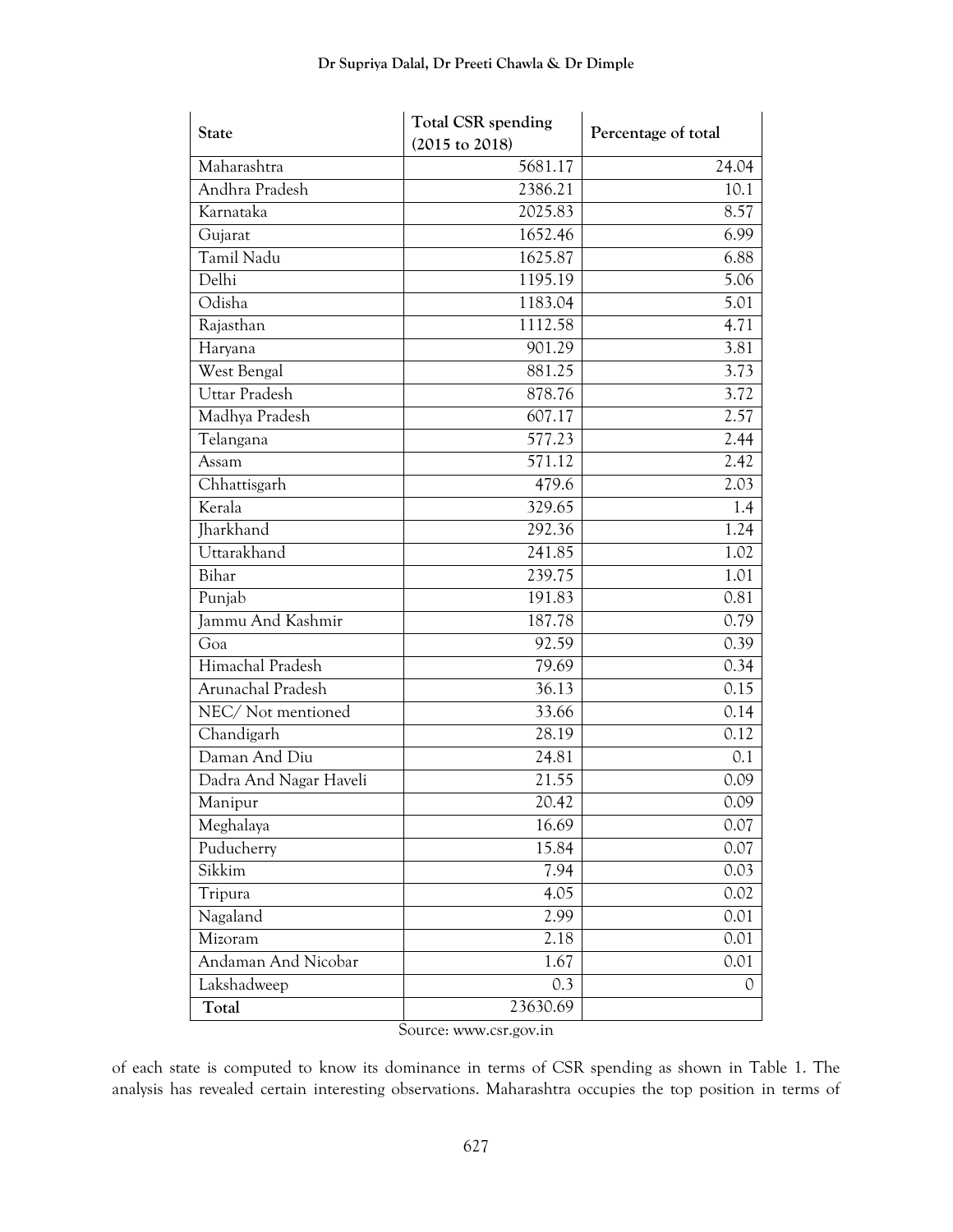CSR spending followed by Andhra Pradesh, Karnataka, Gujarat and Tamil Nadu. Maharashtra's CSR share is more than double that of Andhra Pradesh (the second). This trend clearly shows that the states that have a greater concentration of industries are getting more benefits from CSR spending as the companies give preference to local areas. The extreme northern and eastern states seem to be deprived of the benefits accruing from CSR spending. However, this is quite expected because the law provides for giving preference to local areas while spending CSR funds.



**Figure 1: Top 10 States According to CSR Spending (2015-17)**

The top ten states according to CSR spending are depicted in Figure 1. Although it is easier for the companies to spend CSR funds in local areas (as prescribed by Companies Act), it doesn't lead to the fulfillment of larger objective of balanced and inclusive growth.

## **4.3. Thematic Area wise CSR spending**

Another interesting analysis is to look at the thematic areas on which the CSR funds are spent. Table 2 highlights these areas and the corresponding CSR spending during the three years- 2014-15, 2015-16 and 2016-17 and Figure 2 shows a graphic depiction of the same. The categorization adopted is the same as provided by the Ministry of Corporate Affairs.

| Table 2: Thematic Area wise CSR Spending (2015 to 2017) (in Crores) |                                              |         |         |         |  |
|---------------------------------------------------------------------|----------------------------------------------|---------|---------|---------|--|
| S.No.                                                               | <b>Thematic Area</b>                         | 2014-15 | 2015-16 | 2016-17 |  |
|                                                                     | Clean Ganga Fund                             | 5.47    | 32.65   | 24.23   |  |
|                                                                     | Education, Differently Abled, Livelihood     | 3188.09 | 4881.26 | 5123.83 |  |
|                                                                     | <b>Encouraging Sports</b>                    | 57.61   | 137.58  | 172.53  |  |
|                                                                     | Environment, Animal Welfare, Conservation of |         |         |         |  |
|                                                                     | Resources                                    | 853.99  | 963.22  | 1282.34 |  |
|                                                                     | Gender Equality, Women Empowerment, Old Age  |         |         |         |  |
|                                                                     | Homes, Reducing Inequalities                 | 189.92  | 337.44  | 434.75  |  |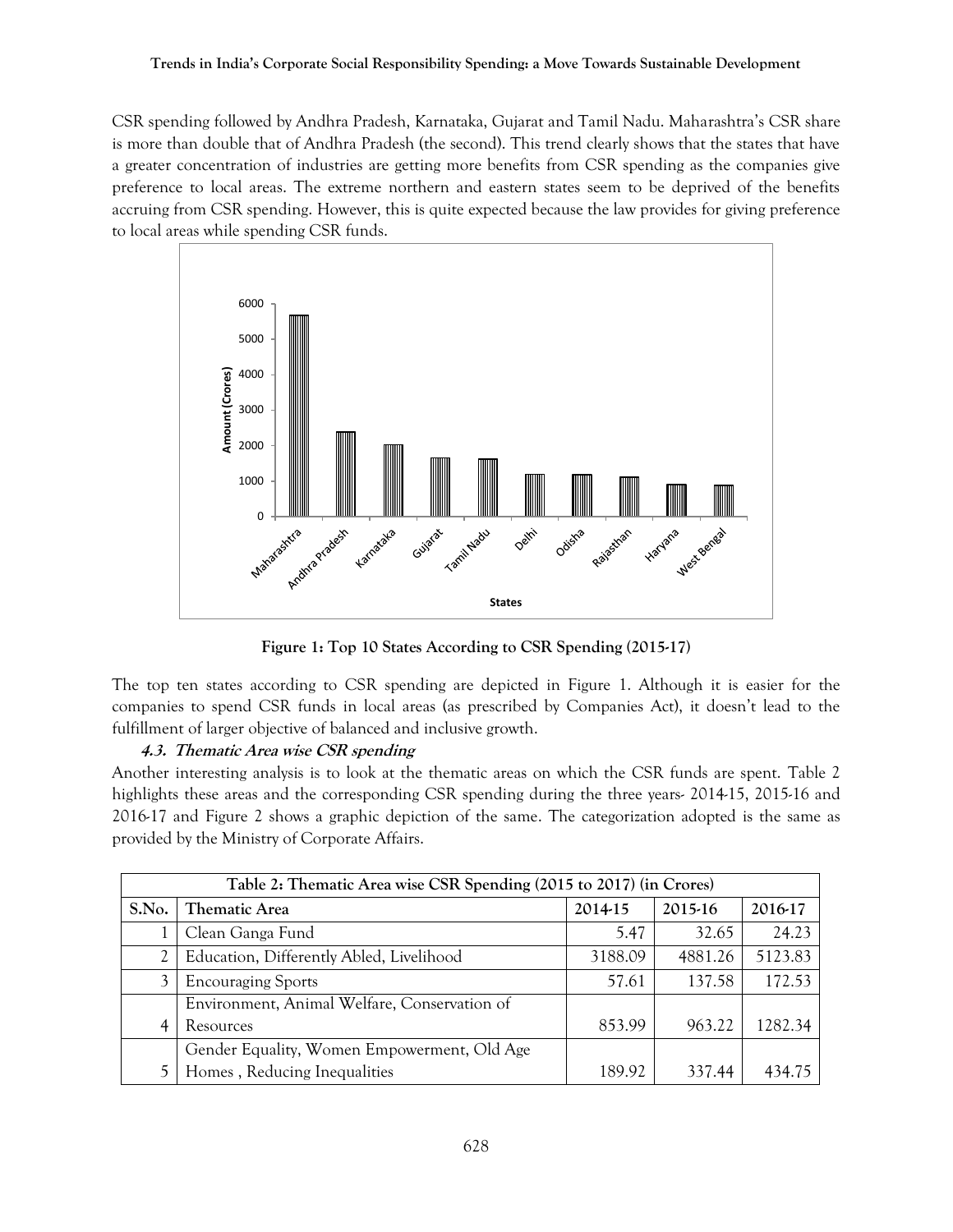|    | Health, Eradicating Hunger, Poverty and             |         |         |         |
|----|-----------------------------------------------------|---------|---------|---------|
| 6  | Malnutrition, Safe Drinking Water, Sanitation       | 2525.92 | 4545    | 3397    |
|    | Heritage Art and Culture                            | 117.37  | 117.58  | 296.85  |
|    | Other Sectors (Technology Incubator and Benefits to |         |         |         |
| 8  | Armed Forces And Admin Overheads)                   | 9.5     | 37.15   | 58.71   |
| 9  | Prime Ministers National Relief Fund                | 228.18  | 213.7   | 150.7   |
| 10 | Rural Development                                   | 1059.34 | 1369.52 | 1507.45 |
| 11 | Slum Area Development                               | 101.14  | 14.3    | 49.81   |
| 12 | Swachh Bharat Kosh                                  | 113.86  | 324.72  | 165.09  |
| 13 | Any Other Fund                                      | 277.09  | 326.88  | 412.38  |
| 14 | NEC/Not Mentioned                                   | 1338.39 | 1065.22 | 388.86  |





**Figure 2: Thematic Areawise CSR Spending (2015 to 2017)**

The highest amount of CSR spending is seen on Education, Skills development, livelihood generation and providing opportunities to differently abled during all the three years. Health, reducing hunger, poverty, and malnutrition, as well as clean drinking water and sanitation, are the second and third theme areas in terms of total CSR spending throughout the three years. The third topic area is rural development, which is closely followed by the fourth thematic area, which includes environmental protection, animal care, and resource conservation. Gender equality, women's empowerment, and eliminating inequities are additional key subject areas that have garnered a smaller percentage of CSR monies but are on the rise.

The following theme categories show a strong upward trend:

- a) Education, Differently Abled, and Livelihood.
- b) Rural Development.
- c) Environment, Animal Welfare, and Resource Conservation.
- d) Gender Equality, Women's Empowerment, Senior Housing, and Inequalities Reduction.
- e) Promoting Sports.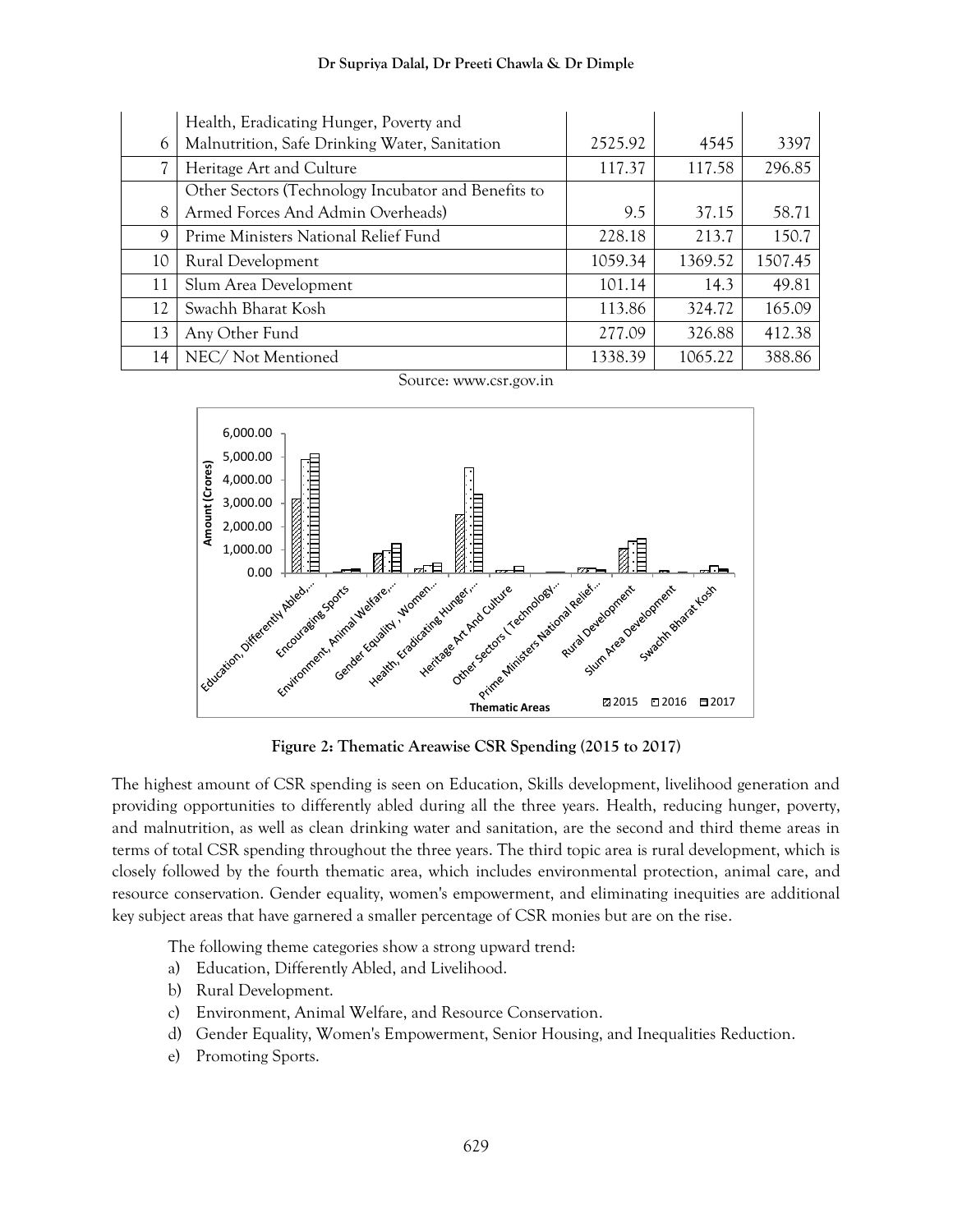## **4.4. Alignment with the Sustainable Development Goals (SDGs) (6.4)**

*The United Nations Development Programme (UNDP) approved 17 Sustainable Development Goals in 2015.*

- 1. There is no poverty.
- 2. Hunger eradication
- 3. Health and happiness
- 4. High quality education
- 5. Gender Equality
- 6. Hygiene and clean water
- 7. Affordable and Clean Energy
- 8. Economic growth and decent work
- 9. Infrastructure, innovation, and industry
- 10. Inequality is declining
- 11. Sustainable Communities and Cities
- 12. Consume and create according to your conscience
- 13. Response to climate change
- 14. Earth Life
- 15. Peace, justice, and well-established institutions.

As we have seen the thematic area-wise CSR spending, it is evident that they are much in line with the Sustainable Development Goals. Although it is tough to measure the actual success of CSR spending in achieving the SDGs, it can be commented broadly that most of the areas on which CSR funds are spent figure amongst the list of Sustainable Development Goals. So, it can be marked as a good beginning towards sustainable development.

# **4.5. Gaps in Prescribed and Actual CSR Spending**

Table 3 shows the gaps in prescribed and actual CSR spending and Figure 3 shows a graphical depiction of the same.

| Table 3: Prescribed and Actual CSR Spending |                   |                            |                              |  |
|---------------------------------------------|-------------------|----------------------------|------------------------------|--|
| Year                                        | No. of Companies* | <b>Prescribed Spending</b> | <b>Actual Spending</b>       |  |
| 2014-15                                     | 250               | 7040                       | 5563                         |  |
| 2015-16                                     | 250               | 7143                       | 6578                         |  |
| 2016-17                                     | 300               | 7626                       | 6871                         |  |
| 2017-18                                     | 359               | 9544                       | 8876                         |  |
| $/4$ $\lambda$ 11 $\lambda$ 1<br>$\cap$ nn  | DCD1              | $\cdot$ 1.<br>$\cdot$      | $1 \cap \cap D$<br>$\cdot$ 1 |  |

Source: CSR Box (\*All the companies are BSE listed or their subsidiaries; and the prescribed CSR spend is more than 1 crore)

As shown in Table 3, there are gaps in prescribed and actual CSR spending wherein the prescribed spending is more than the actual spending. However, these values are based on the sample of those companies that are listed on Bombay Stock Exchange (BSE) or their subsidiaries. Also, their mandatory prescribed CSR is more than 1 crore. But these results are representative enough as they cover more than half of the CSR spending.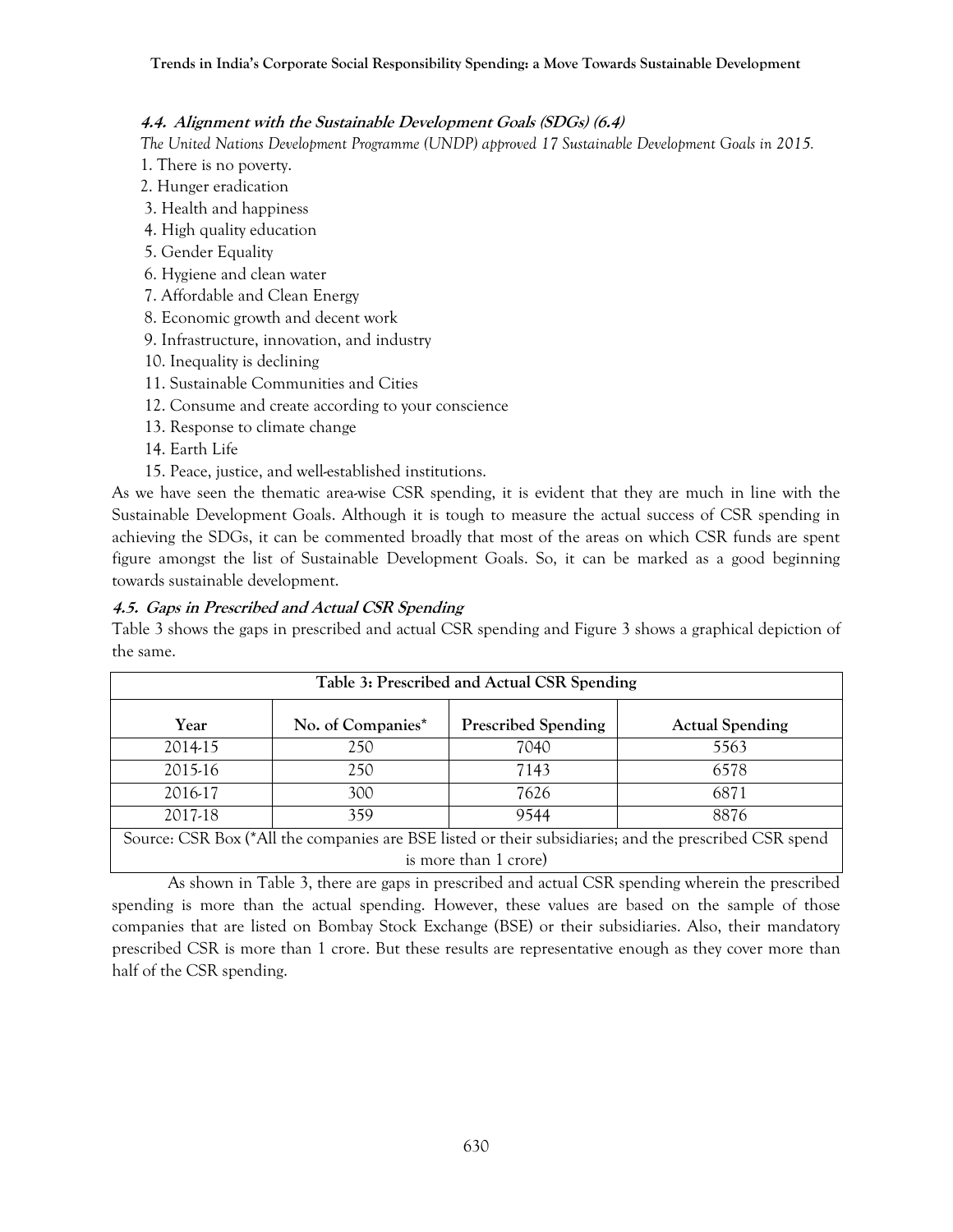

**Figure 3: Gap Between Prescribed and Actual Spending**

It should however be made clear that this does not in any way convey that all the companies spend less than the prescribed spending. There are companies which have spent more than the prescribed amount also, Tata Steel, Reliance, NTPC, to name a few.

## **6.6 Top CSR Spenders**

To have a view about the top spenders on CSR activities, Table 4 shows the names of the companies that have spent the highest funds on CSR projects from 2014-15 to 2017-18.

**Table 4: Top CSR Spenders (2015 to 2018)**

| Company                   | 2014-15 | 2015-16 | 2016-17 | 2017-18 | Total   |
|---------------------------|---------|---------|---------|---------|---------|
| Reliance                  | 761     | 651.57  | 659.2   | 745     | 2816.77 |
| <b>ONGC</b>               | 495.23  | 419.06  | 525.9   | 503.42  | 1943.61 |
| Infosys                   | 240     | 202.3   | 289.4   | 313     | 1044.7  |
| <b>TCS</b>                | 219     | 294     | 379.7   | 400     | 1292.7  |
| <b>ITC</b>                | 214     | 247.5   | 276     | 291     | 1028.5  |
| <b>NTPC</b>               | 205     | 491.8   | 277.8   | 242     | 1216.6  |
| <b>NMDC</b>               | 189     | 210.09  | 174.18  | 169.37  | 742.64  |
| <b>Tata Steel</b>         | 171     | 213.24  | 193.6   | 232     | 809.84  |
| <b>ICICI</b>              | 156     | 172     | 182     | 170.3   | 680.3   |
| Wipro                     | 133     | 159.8   | 186.3   | 187     | 666.1   |
| <b>HDFC</b>               | 118.55  | 120.72  | 305.4   | 375     | 919.67  |
| Indian Oil Corporation    | 113.79  | 156.68  | 214     | 331     | 815.47  |
| Power Finance Corporation | 51.68   | 196.2   | 168.11  | 118.18  | 534.17  |

Source: CSR Box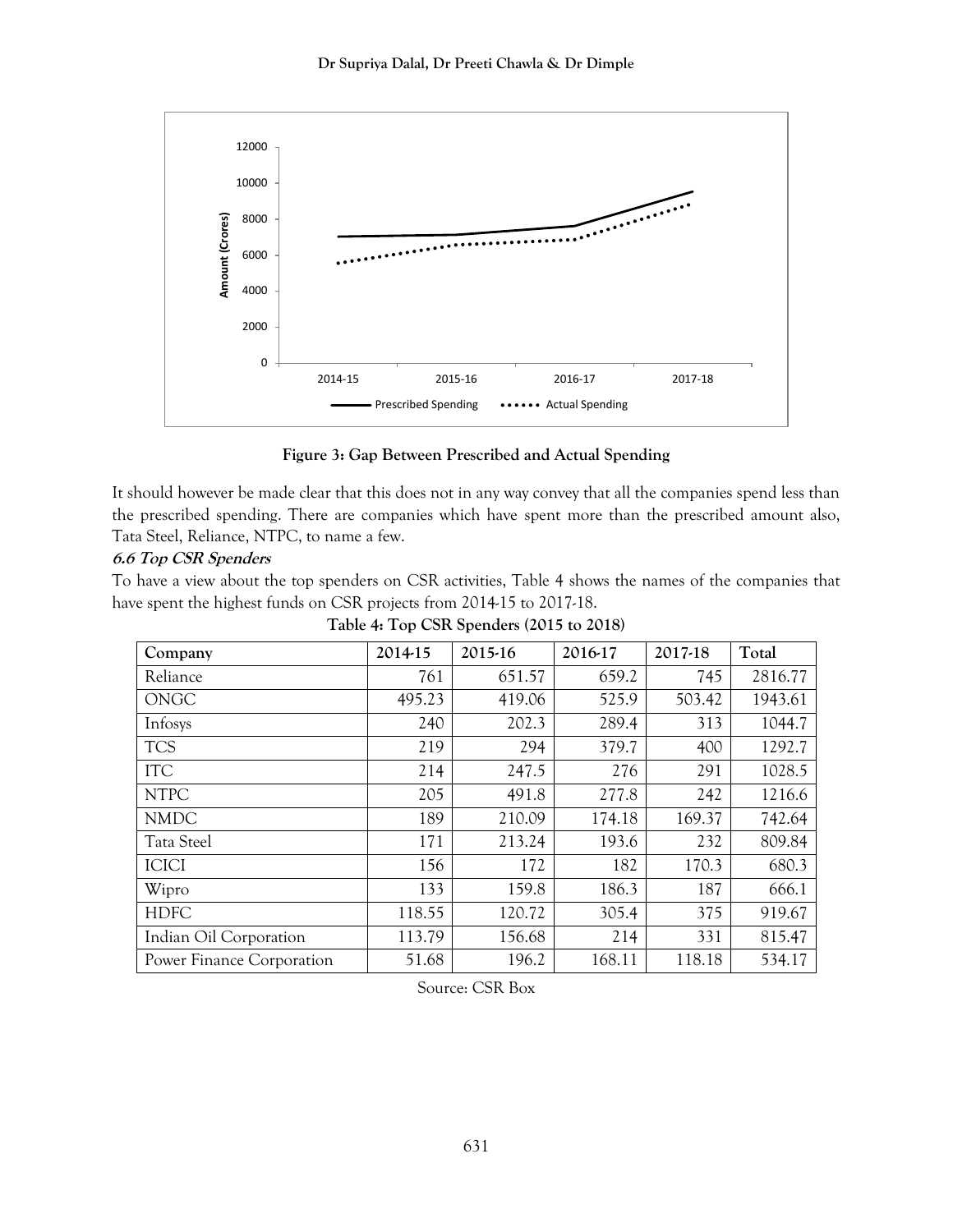

**Figure 4: Top CSR Spenders (2015-18)**

Figure 4 depicts the top 10 CSR spenders. Based on cumulative spending during the four years, Reliance is the top spender, followed by ONGC, Infosys, TCS and ITC.

#### **5. Conclusion**

As discussed at the very outset, this is an exploratory and descriptive study carried out to bring out certain basic facts and trends about CSR spending in India. The evolution of CSR has been discussed at length. India made CSR mandatory from April 2014. Based on the secondary data analysis, we have found out certain interesting facts and observations. The highest CSR spend is witnessed in the highly industrialized areas which leads to skewed development. Education and allied areas receive the maximum share out of the CSR spending followed by rural development and Health and sanitation. Most of the thematic CSR areas are in alignment with the UNDP SDGs. There is a gap in prescribed and actual CSR spending, but we haven't delved into the reasons. At the end, the top CSR spending companies are listed. An attempt has been made to develop an understanding about the emergence of CSR in India from mere philanthropy to a mandatory CSR regime. Although, no measurement of the impact of CSR has been made but the trends and figures show that CSR funds are spent on social and environmental issues. So, this is a welcome move in the direction of sustainable development.

#### **References**

- 1. Afsharipour, Afra and Rana, Shruti (2014) "The Emergence of New Corporate Social Responsibility Regimes in China and India". *UC Davis Legal Studies Research Paper Series* Research Paper No. 386 August 2014
- 2. Anand, Sandipa Lahiri (2005) Social Responsibility Initiatives in Tata Group: Tata Motors & Tata Chemicals. Availableat SSRN: http://ssrn.com/abstract=754564 or http://dx.doi.org/10.2139/ssrn.754564
- 3. Bhanu Murthy, K.V. (2007) Business ethics and corporate responsibility:a new perspective. *MPRA Paper No. 2634*, posted 9. April 2007. Available online at http://mpra.ub.uni-muenchen.de/2634
- 4. Deswal, Preeti and Raghav, Neha (2013) Corporate Social Responsibility: A Relationship between Business Organizations and the Society. *OIDA International Journal of Sustainable Development,* Vol. 6, No. 11, 37-44, 2013.
- 5. Drucker, Peter (1981) What is Business Ethics?*The Public Interest*, April.
- 6. Dutta, Sumanta (2011) Triple Bottom Line Reporting: An Innovative Accounting Initiative. *International Journal on Business, Strategy and Management*, Vol.1, No.1, 1-13.